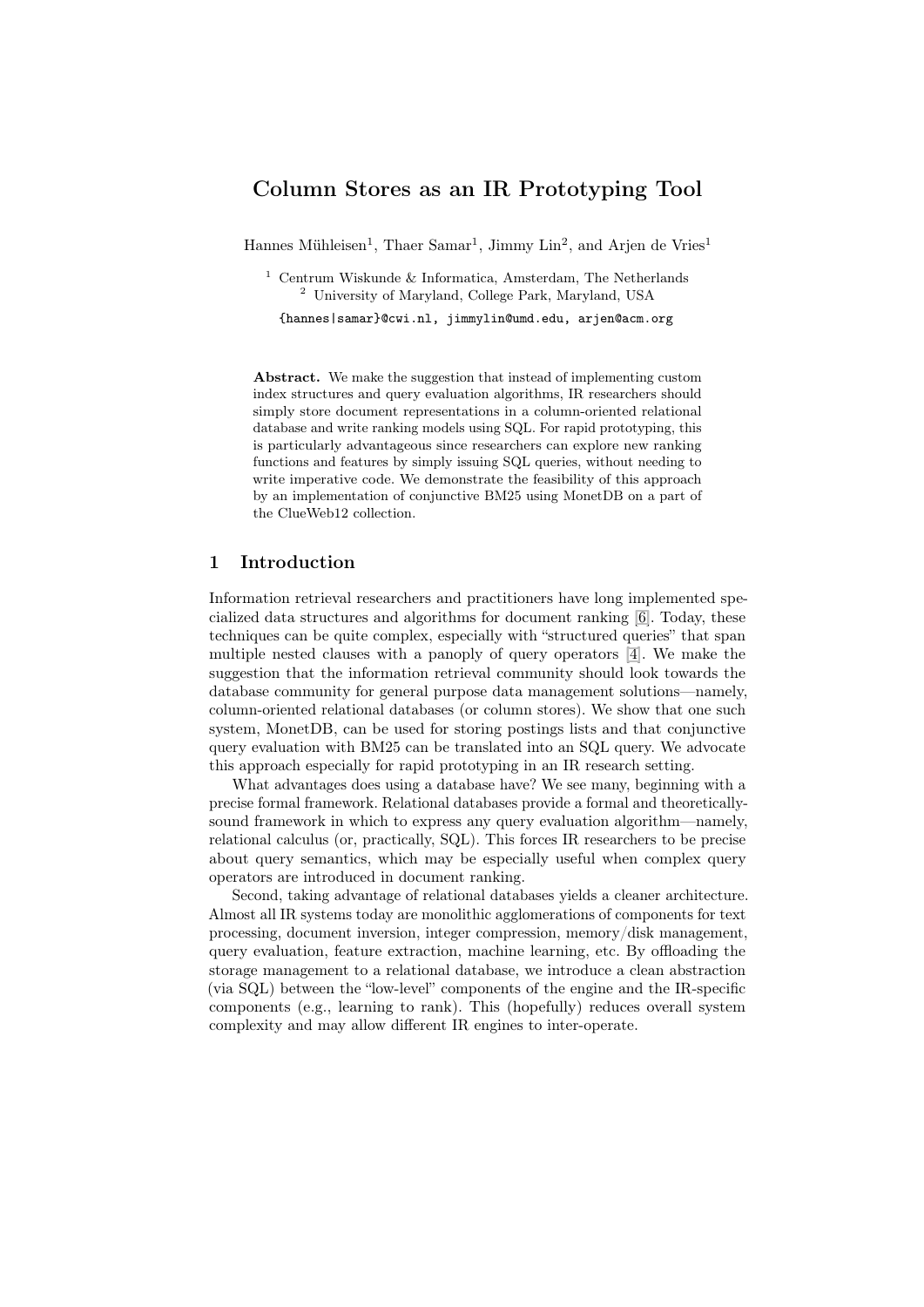Third, retrieval systems can benefit from advances in data management. In IR, efficiency is a relatively niche topic. In contrast, performance is a dominant preoccupation of database researchers, who make regular breakthroughs that eventually propagate to IR (for example, PForDelta [\[7\]](#page-3-2), the best practice for index compression today, originated from database researchers). By using relational databases, IR systems can benefit from future advances "for free".

Finally, databases form a flexible rapid prototyping tool. Many IR researchers do not really care about index structures and query evaluation per se—they are merely means to an end, such as assessing the effectiveness of a particular ranking function. In this case, forcing researchers to design data structures and query evaluation algorithms is a burden. Using a relational database, researchers can rapidly experiment by issuing declarative SQL queries without needing to write (error-prone) imperative or object-oriented code.

There are many similarities between query evaluation in document retrieval and online analytical processing (OLAP) tasks in modern data warehouses. Both frequently involve scans, aggregations, and sorting. Thus, we believe that columnoriented databases, which excel at OLAP queries, are amenable to retrieval tasks. An overview of such databases is beyond the scope of this work, but the basic insight is to decompose relations into columns for storage and processing [\[2\]](#page-3-3). In this paper, we use exactly such a system, MonetDB, to illustrate document ranking on a portion of the ClueWeb12 collection.

#### 2 Okapi BM25 in a Relational Database

All IR engines pre-process the input collection prior to indexing, and this is no different when using a relational database. For this task, we take advantage of Hadoop MapReduce to convert a document collection into a collection of relational tables. We performed tokenization and stemming using the Krovetz stemmer with a stopwords list from Terrier. The stemmed and filtered terms were mapped to integer ids and stored in a dictionary table. In the main terms table, we store all terms in a document (by term id), along with the position in which they occur. To give a concrete example, consider the document doc1 with the content "I put on my robe and wizard hat". If we assume "I", "on", "my" and "and" are stopwords, the relational tables generated from this document have the following content:

| table: dict    |          |  |                  | table: terms |  |                |
|----------------|----------|--|------------------|--------------|--|----------------|
| term termid df |          |  | termid docid pos |              |  | table: docs    |
|                | put 1    |  |                  |              |  | docid name len |
|                | robe 1   |  |                  |              |  | $doc1 - 8$     |
|                | wizard 1 |  |                  |              |  |                |
|                | hat.     |  |                  |              |  |                |

We have chosen Okapi BM25 to implement as an SQL query, but our approach can be easily extended to other ranking functions. Our experiments focused on conjunctive query evaluation, where the document must contain all terms;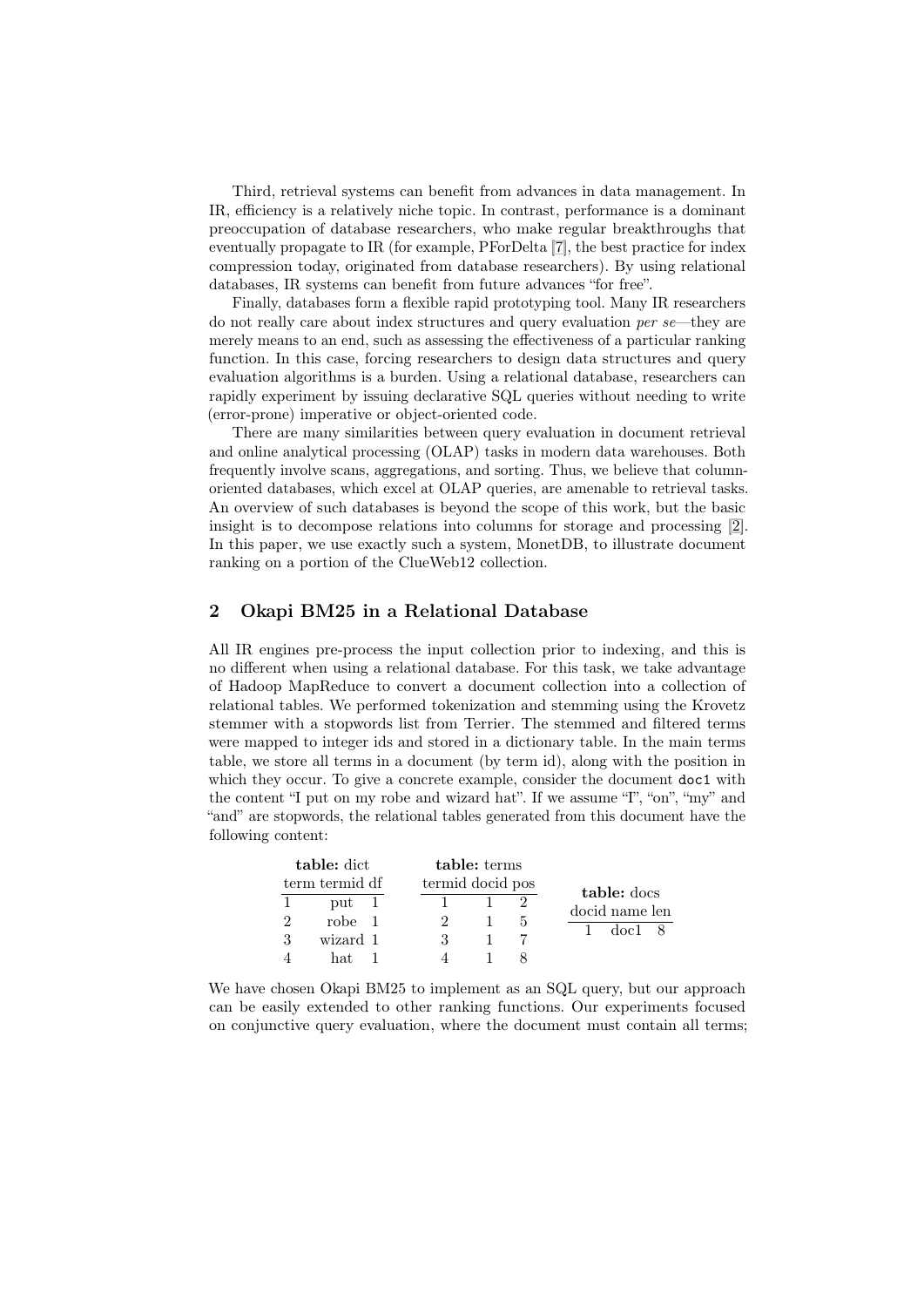previous work [\[1\]](#page-3-4) has shown that this approach yields comparable end-to-end effectiveness to disjunctive query evaluation, but is substantially faster. When scoring documents based on BM25, the only score component that depends on the query-document combination is the term frequency  $f(q_i, D)$ . The document length |D| for each document and the document frequency  $n(q_i)$  for each term can be precomputed. By sorting the terms table (from above) by term id (in effect performing document inversion), we can avoid scanning the table entirely. The complete ranking function can be expressed as follows:

- **WITH** qterms **AS** (**SELECT** termid, docid **FROM** terms 1
- **WHERE** termid **IN (10575, 1285, 191)**), 2
- subscores AS ( 3
- **SELECT** docs.docid, len, term\_tf.termid, 4
- tf, df, (log((**45174549**-df+0.5)/(df+0.5))\* ((tf\*(1.2+1)/(tf+1.2\*(1- 5
- 0.75+0.75\*(len/**513.67**)))))) **AS** subscore 6
- **FROM** (**SELECT** termid, docid, **COUNT**(\*) **AS** tf **FROM** qterms 7
- **GROUP BY** docid, termid) **AS** term\_tf 8
- **JOIN** (**SELECT** docid **FROM** qterms  $\mathbf Q$
- **GROUP BY** docid **HAVING COUNT**(**DISTINCT** termid) = **3**) 10
- **AS** cdocs **ON** term\_tf.docid=cdocs.docid 11
- **JOIN** docs **ON** term\_tf.docid=docs.docid 12
- **JOIN** dict **ON** term tf.termid=dict.termid) 13
- **SELECT** name, score **FROM (SELECT** docid, **sum**(subscore) **AS** score 14
- **FROM** subscores **GROUP BY** docid) **AS** scores **JOIN** docs **ON** 15
- scores.docid=docs.docid **ORDER BY** score **DESC LIMIT 1000**; 16

To explain, we map conjunctive BM25 ranking to SQL in three parts: First, we find the entries in the terms table for query terms (Lines 1 and 2).<sup>[3](#page-2-0)</sup> In this case, the query terms have ids 10575, 1285, and 191. The second step calculates the individual scores for all term/document combinations (Lines 4-13). To express the conjunctivity in the query, we filter this intermediate result to only include term/document combinations with exactly three different term ids for each document. (Lines 9 to 11). We also collect information about document ids and lengths (Line 12) as well as the document frequency of the terms (Line 13). Then, we calculate the individual BM25 scores for each term/document combination (Lines 5 and 6) and sum the results up and sort (Lines 14 to 16). The numbers printed in bold are the only parts of the SQL query that depend on the document collection and the query terms.

<span id="page-2-0"></span> $\frac{3}{3}$  Although in theory it would be possible to "join in" the dictionary by term, in practice, performing the mapping from query terms to identifiers turns out to be preferable outside SQL.